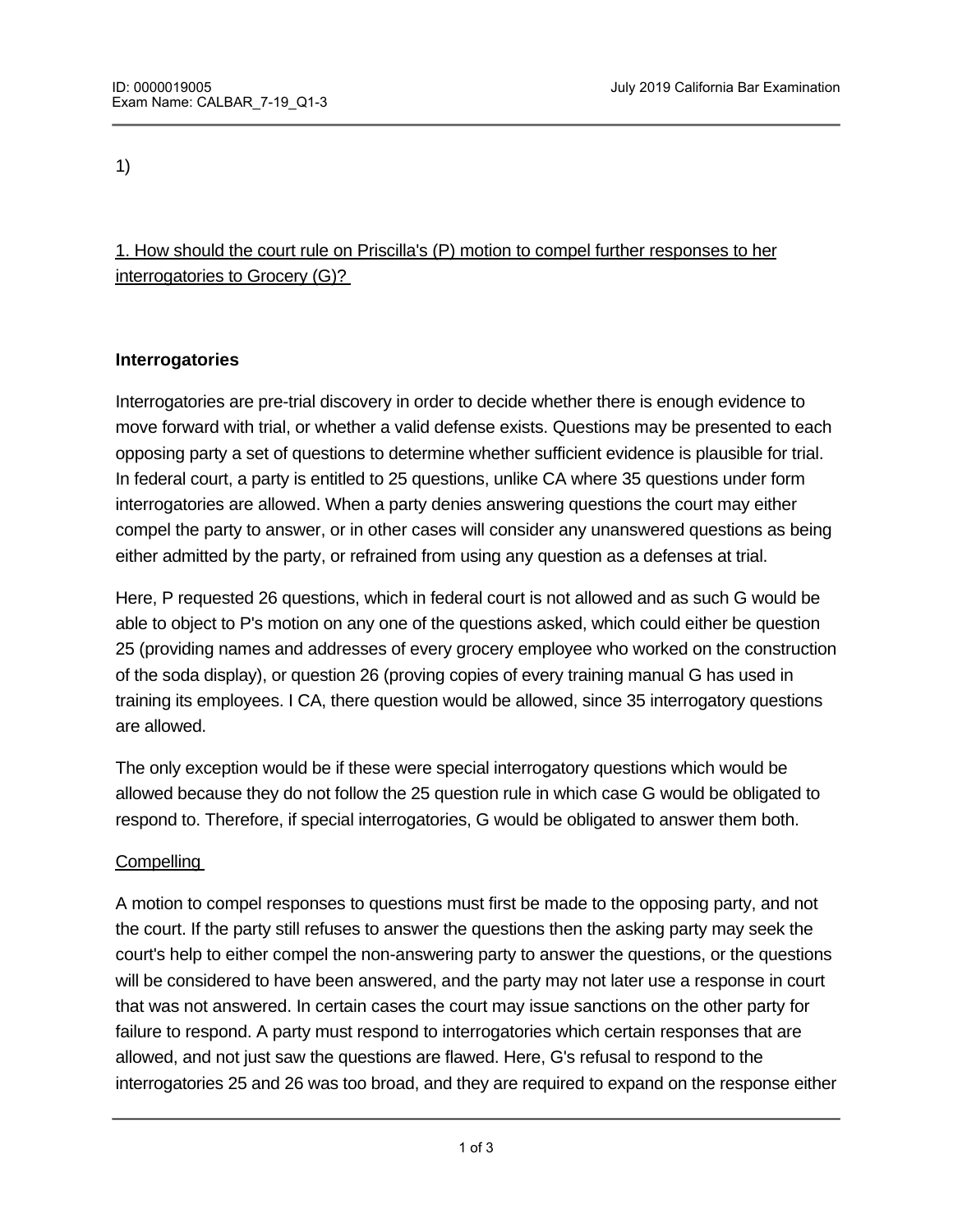by asking for clarification of the question or that the questions are not to burdensome.

G will contend that requesting all names and addresses of every employee who worked on the display and the training involved is too burdensome because it will require searching their records and most records only state hours of employment and not what workers actually worked on during those hours of employment. P will counter that the information is required as to the names and addresses to to review because she is suing for negligence and it is important to see through the records whether the employees involved where inexperienced, careless and according to the records how long the employees took to construct the display. Therefore, the motion will be granted by the court to request that G respond to the interrogatories 25 and 26.

#### 2. How should the court rule on each og G's motions to compel:

#### a. Requesting P to submit to mental and physical examinations.

A plaintiff that places their mental or physical conditions in issue in a case is required to submit to examinations upon request. However, the court must order the exams due to Constitutional issues of privacy. Here, P is being asked to submit to a mental exam however because she is suing for negligence due to bruising her head and entire body G will not be allowed to subject P to a mental exam. This is because P has only placed her physical condition in issue and not her mental condition since bruising is physical and not mental. The only way she could be subjected to the exam is if she is claiming negligent infliction of emotion distress whereby her mental condition is in issue in the case. However, G will rebut this contention that because P has claimed loss of wages which because it can be considered a mental injury (anguish) she should be subjected to the exam. Therefore, if G can show the causal link bewteen the injury and mental anguish in not being able to work they will be successful in getting the court to compel P to take the mental exam.

As to P's physical examination, the court will grant that she take the exam because she has placed her physical conditon is in issue by claiming that she has bruising and pain and suffering from the injury. The court will compel her to take the exam but the exam must be accompanied by P's attorney if she so chooses. Therefore, P will be compelled by the court to take the physical exam along with the mental exam.

## b. Tax returns since 1995

Information that is too burdensome or simpy calculated to harness a party is a violation of discovery rules. Here, G asking for P's tax returns over a 20 year period is too burdensome and